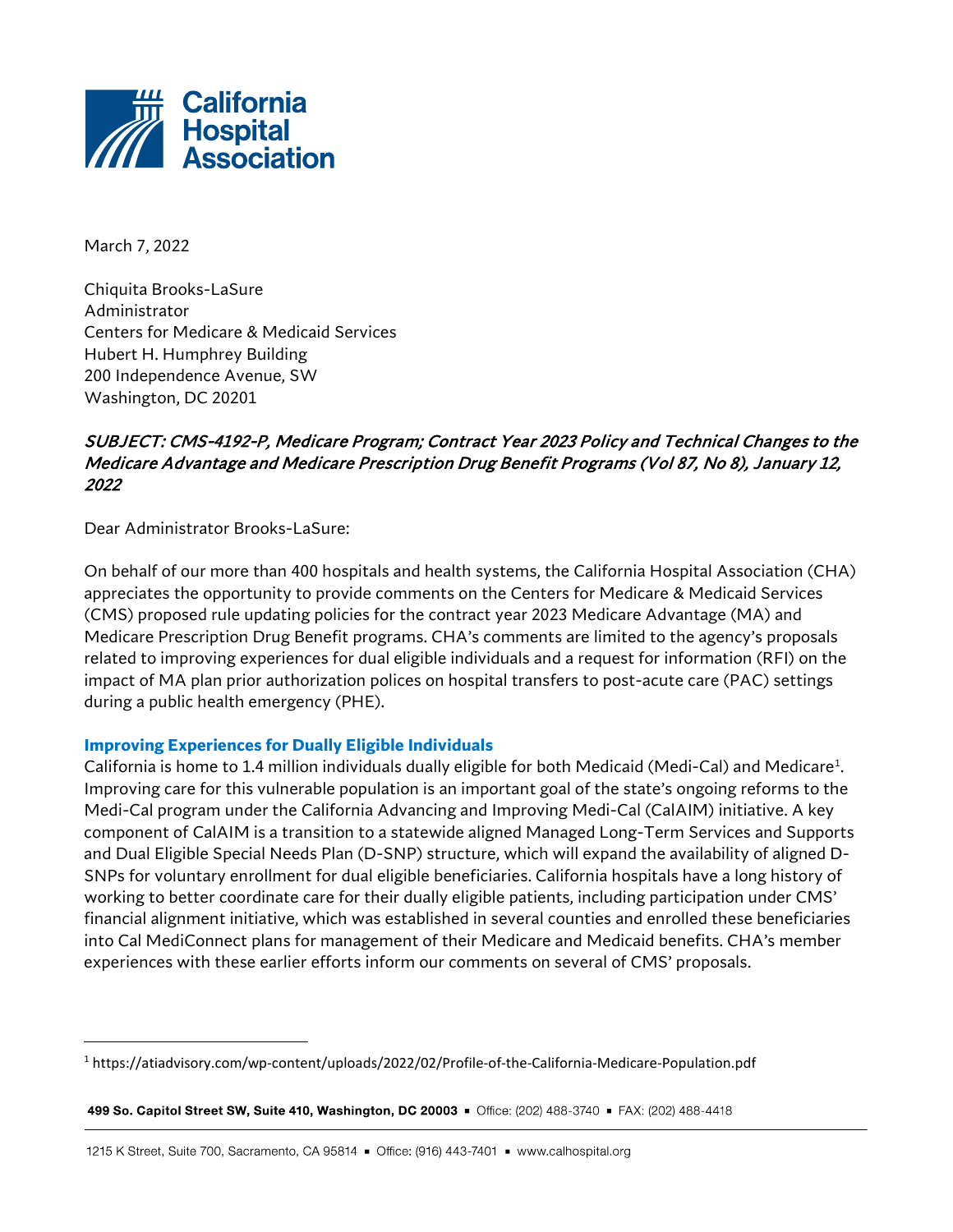#### **Enrollee Participation in Plan Governance**

CHA supports CMS' proposal to require MA organizations that offer one or more D-SNP to establish an enrollee advisory committee that includes a reasonably representative sample of the enrolled population. While we do not believe CMS needs to impose more prescriptive requirements for committee membership than are proposed, we urge CMS to ensure MA organizations develop processes that facilitate input from vulnerable enrollee groups who may not be able to fully participate in an established committee. For example, residents of long-term care facilities and/or individuals with behavioral health needs will have unique needs related to access and coordination between the D-SNP and their Medi-Cal managed care plan but may find it challenging to participate on a committee. We urge CMS to require plans to demonstrate how they ensure that feedback from vulnerable populations is collected and incorporated into the work of the committee.

### **Standardizing Housing, Food Insecurity, and Transportation Questions on Health Risk Assessment**

CHA strongly supports CMS' proposal to require all D-SNPs to include one or more standardized questions on housing stability, food security, and access to transportation as part of their health risk assessments beginning with the 2024 contract year. It is increasingly understood that social risk factors contribute to health care disparities; however, a lack of standardized data has impaired the ability of policymakers to fully understand the links between these factors and health inequities. As hospitals work to address health care disparities, we are encouraged to see CMS require plans to collect data that will inform future policymaking and provide plans with a better picture of the unmet needs of their enrollees.

CMS notes in the proposed rule that it will specify the standardized questions in future sub-regulatory guidance. However, the agency shares examples of the types of questions that it is considering. They include those developed for the Accountable Health Communities (AHC) Health-Related Social Needs (HRSN) screening tool and certain standardized patient assessment data elements (SPADEs) required for PAC settings by the IMPACT Act. CHA urges CMS to adopt questions — such as those included in the AHC HRSN screening tool — that can be utilized widely across plans and providers to maximize opportunities to compare data across settings and services.

However, we caution the agency against utilizing questions from the PAC patient resident assessment instruments. The patient assessment instruments used in each of the PAC settings — long-term care hospital-Continuity Assessment Record and Evaluation (LTCH-CARE), inpatient rehabilitation facility-Patient Assessment Instrument (IRF-PAI), Minimum Data Set (MDS), and Outcome and Assessment Information Set (OASIS) — are based on a "medical" model under which they are designed to determine medical care needs and associated resource use in the context of the care setting. In contrast, an assessment of social care needs must be completed using a "social" model and address the interaction of the individual beneficiary's medical and functional status and their living and social situation. The functional status assessments in PAC assessment instruments will identify the individual's mobility, including their typical ability to get in and out of a bed or chair, to ambulate functional distances, or to climb stairs. However, this information is insufficient to address ongoing social or medical needs, such as whether the individual has a home with stairs or a capable caregiver.

#### **Scope of Services**

As previously mentioned, California is in the process of reforming its Medicaid program under CalAIM, which will encourage dually eligible beneficiaries to enroll in a D-SNP plan aligned with their Medi-Cal managed care plan. While this model has the potential to improve care coordination for dual eligible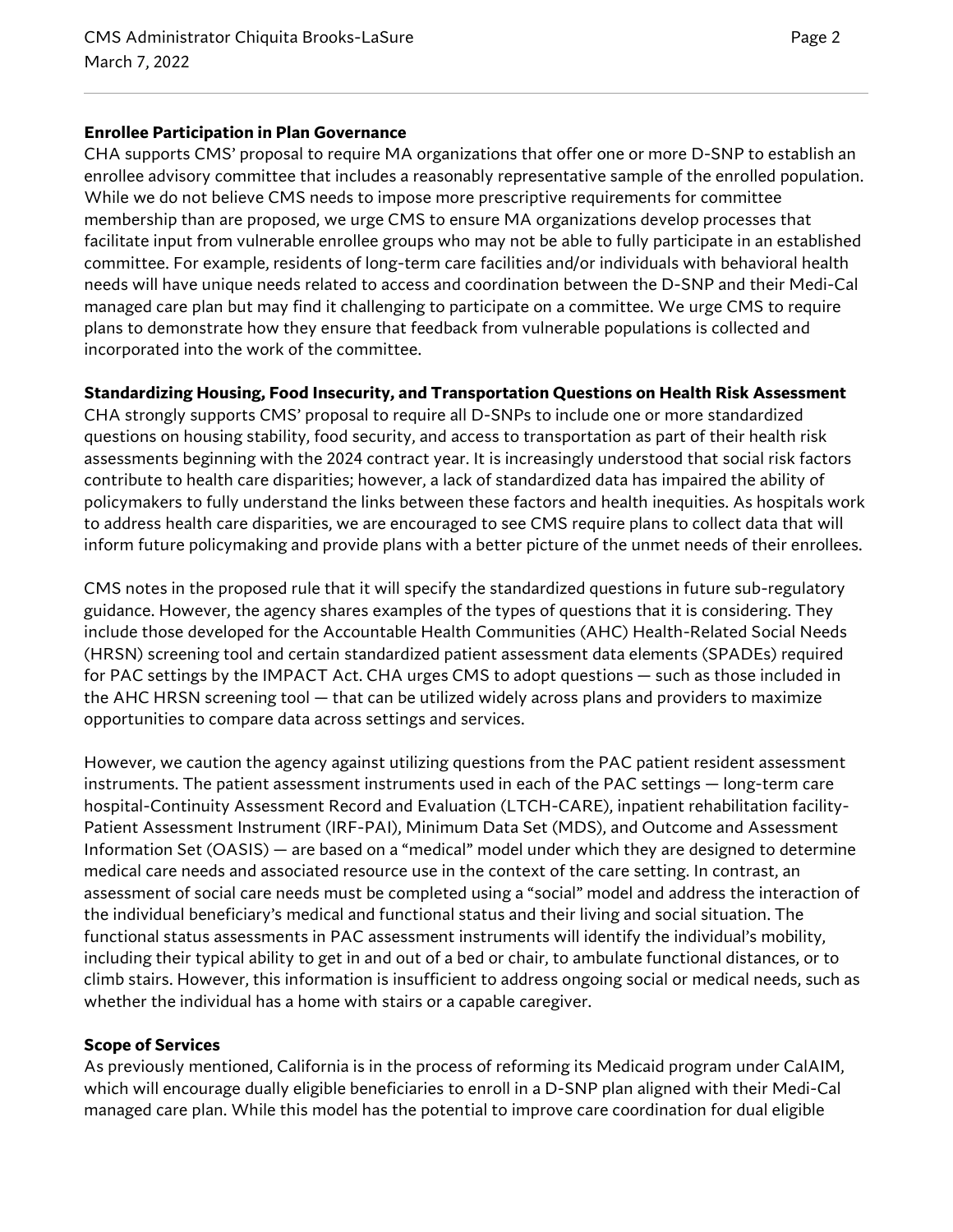patients, CHA urges CMS to consider lessons learned from Cal MediConnect, California's coordinated care initiative implemented under CMS' financial alignment demonstration. Under the initiative, participating managed care plans established Cal MediConnect plans and enrolled dual eligible beneficiaries, taking on responsibility to manage their Medicare, as well as their Medi-Cal, benefit. During the demonstration, CHA members reported frequent instances when Cal MediConnect plans demonstrated a limited understanding of covered Medicare services and regulations, resulting in denied access to medically necessary care for vulnerable dual eligible patients. This was most commonly reported by hospitals working to transfer patients to hospital level post-acute care services, such as admission to an IRF or a LTCH.

In the proposed rule, CMS clarifies that all primary and acute care services, including the Medicare costsharing covered by the state Medicaid program, must be covered by the fully integrated dual eligible (FIDE) SNP under the managed care organization contract. CHA urges CMS to exercise the appropriate oversight to ensure that dual beneficiaries enrolled in D-SNPs have access to the full range of Medicare benefits for which they are eligible, and that D-SNPs adhere to Medicare requirements for access to medically necessary services. As stated in the Medicare managed care manual, "MA plans must provide or pay for medically necessary Part A (for those entitled) and Part B covered items and services." In practice, however, MA enrollees are often denied access to medically necessary IRF or LTCH care through the MA prior authorization process. Our members report that some MA plans have limited understanding or knowledge of Medicare benefit and criteria, leading to inappropriate denials. Many also report that when they pursue a peer-to-peer discussion of the request, the majority of the initial denials are reversed, calling into question the validity of the original determination.

Addressing these access challenges is particularly important for D-SNPs, where the enrollees may be especially vulnerable and disproportionately impacted by these practices. In the aggregate, dually eligible beneficiaries have more chronic conditions and fewer resources than non-dual MA enrollees. As a result, these beneficiaries are both more vulnerable to inappropriate determinations and violations of MA policy. As California increasingly enrolls more older adults and persons with disabilities into D-SNPs, it is imperative that organizations operating D-SNPs are knowledgeable of and adhere to Medicare MA requirements. CHA strongly urges CMS to develop and implement regulatory mechanisms to ensure plan compliance with MA requirements. Additionally, we urge CMS to allow state Medicaid agencies greater authority over the operations of D-SNP plans, in particular on level of care determinations and access to medically necessary services. For example, state Medicaid agencies could address this issue by including certain reporting requirements in their state contracts and use that information in public reporting and when establishing ongoing agreements.

### **Medicaid Carve-Outs and FIDE SNP and Highly Integrated Duel Eligible (HIDE) SNP Status**

Current policy permits limited carve-outs from the scope of Medicaid long-term services and supports (LTSS) and Medicaid behavioral health services that must be covered by FIDE SNPs and HIDE SNPs. CMS provides examples of permissible LTSS carve-outs, including services specifically limited to individuals with intellectual or developmental disabilities, individuals with traumatic brain injury, and children. CMS provides examples of permissible carve-outs that constitute a small part of the total scope of Medicaid behavioral health services, including inpatient psychiatric facilities and other residential services, such as payment of Medicare cost-sharing or coverage of days not covered by Medicare; substance abuse treatment, such as payment of Medicare cost sharing or coverage of services not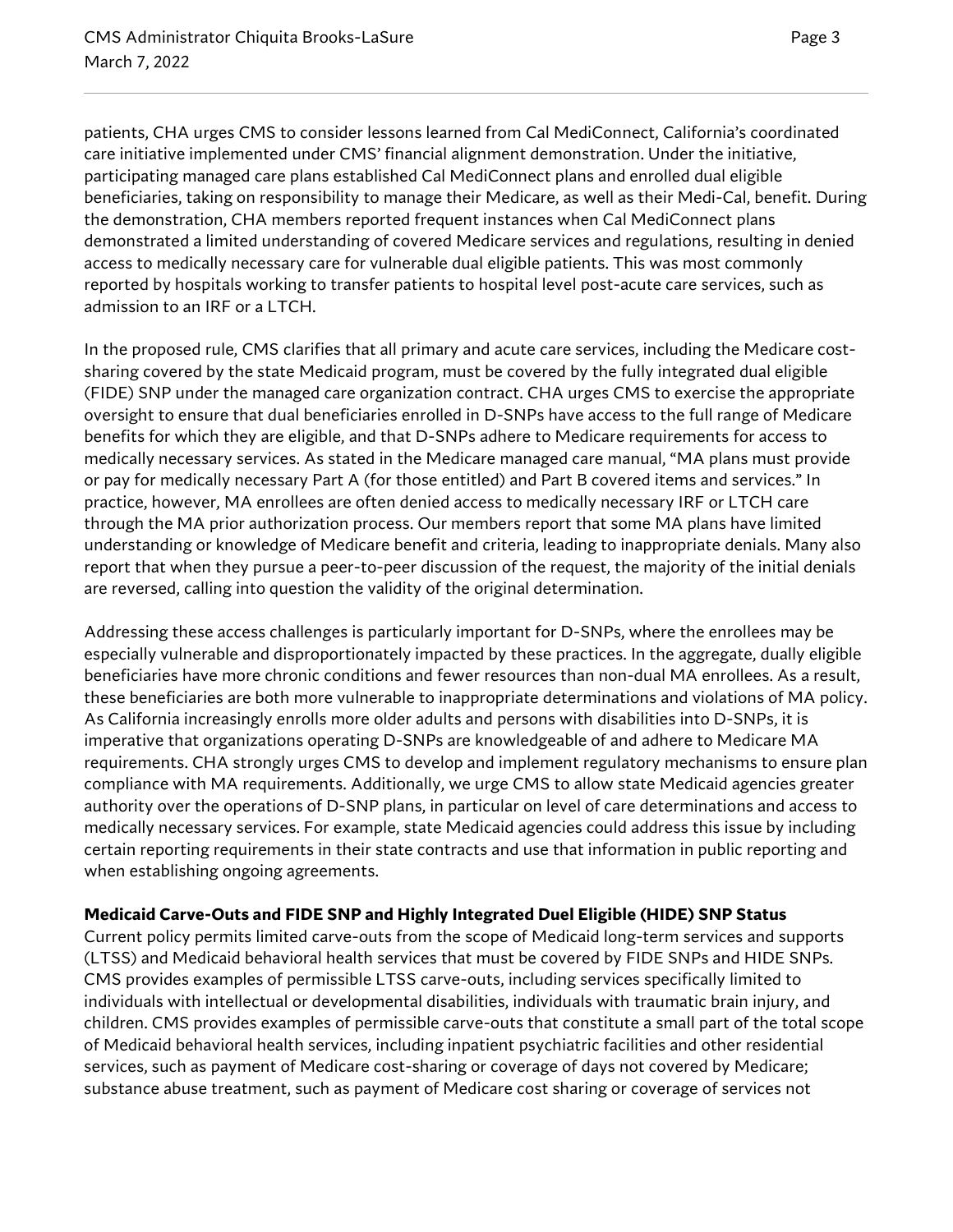covered by Medicare; services provided by a federally qualified health center or rural health clinic; and Medicaid-covered prescription drugs for treatment of behavioral health conditions.

CHA requests additional clarification on how the agency views Medicaid carve-outs, including how CMS would address circumstances where a state's configuration of services and coverage differs, as is the case in California. CMS proposes that when LTSS are covered by a HIDE SNP or FIDE SNP they must include community-based LTSS and some days of coverage for institutional care. Under the CalAIM program, MCPs are required to cover institutional long-term care, while the vast majority of community-based services, including home care, would be provided by other entities. CHA requests clarification of CMS' expectation that the SNP cover community-based LTSS.

Similarly, CHA requests information on CMS' view of behavioral health carve-outs in California, where behavioral health services for individuals with serious mental illness are the responsibility of the county mental health plan.

## **Joint State/CMS Oversight**

CHA strongly supports CMS' proposal to improve the ability of states to collaborate with CMS on oversight activities. Specifically, CMS proposes to grant state access to data to facilitate monitoring and oversight for new D-SNPs, including reviewing marketing materials, member complaints, plan benefits and more, and to codify coordination of program audits.

CHA's member organizations interact with plans on a regular basis and are often involved in communications around an enrollee's access to care and any related concerns or complaints. Currently, the complaint resolution process is fragmented and confusing, with some issues and plans addressed by the California Department of Managed Health Care (DMHC), others by the Department of Health Care Services, and concerns related to MA plans referred to CMS. As a result, consumers and providers alike are confused about how to seek resolution of problems and concerns, and many complaints and concerns go unreported or unresolved. Different entities frequently "pass the buck" to another group or level: the MA plan may say it is the responsibility of the MCP, or the delegated physician group may refer the complainant to the "parent" plan. As California and CMS move toward a model of aligned D-SNPs and MCPs, including the widespread adoption of additional delegated entities and subcontractors, it will be critical to establish a "no wrong door" policy for member concerns to ensure that complaints are captured, addressed, and reviewed to inform future policy and practice.

CHA also strongly supports CMS' proposal to require D-SNPs to establish a unified appeals and grievance process. Moreover, CHA urges CMS to establish additional requirements and mechanisms to streamline the prior authorization process, including requirements for timely responses to requests for prior authorization, particularly for services related to post-hospital care. Access to the right level of PAC services is essential to maximizing patient outcome and controlling overall costs. Too often, beneficiaries are denied access to the necessary level of care, even when it is recommended and validated by their attending physician. On other occasions, access may be delayed several days or more while the plan completes its review, resulting in extended hospital stays and compromising the patient's final outcome. These delayed discharges also limit the acute care hospital's capacity and ability to admit and treat other persons in need, as we have seen during the ongoing COVID-19 PHE.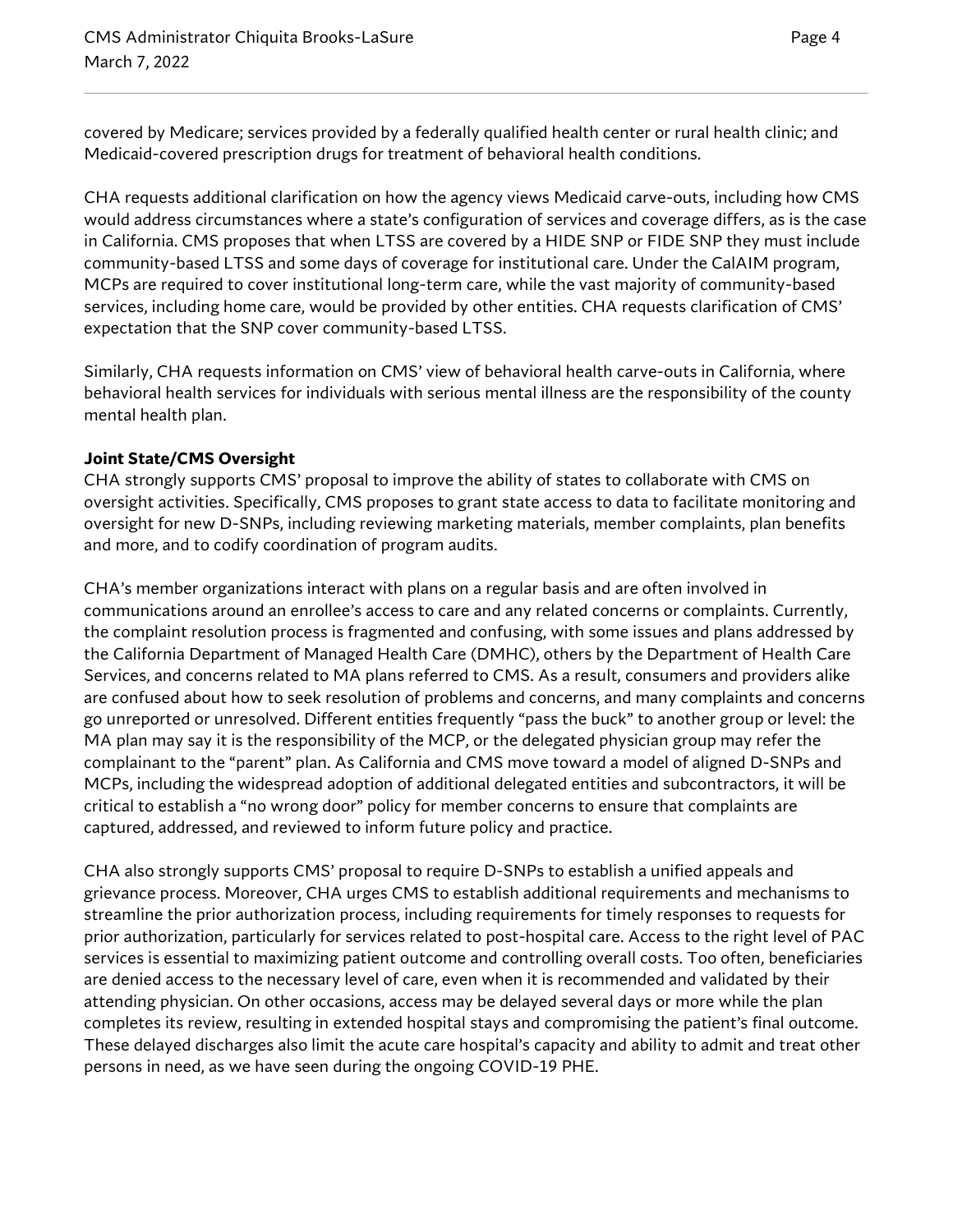More specifically, we recommend that MA plans — including D-SNP plans — be required to respond to prior authorization requests for services necessary for hospital discharge within a specified time frame. We encourage CMS to align specified time frames with state requirements for managed care contracts. For example, California's DMHC has established time frames for medical authorization, such as 30 minutes for post-stabilization services, five working days or fewer for concurrent review of authorization for a treatment regimen already in place, and 14 days for routine authorizations. DMHC also requires expedited authorization decisions within 72 hours when the patient's provider determines that following the standard time frame for prior authorizations could seriously jeopardize the patient's life, health, or ability to attain, maintain, or regain maximum function. Aligning MA and D-SNP prior authorization requirements would reduce burden and confusion for patients and providers alike.

### **Comment Solicitation on Financing Issues**

Based on its experiences under the Financial Alignment Initiative, CMS is assessing whether there are ways to take two elements of the Medicare-Medicaid plan financial methodology and apply to D–SNPs: (1) integrated medical loss ratios (MLRs), and (2) consideration of the expected impact of benefits provided by MA organizations on Medicaid cost and utilization in the evaluation of Medicaid managed care capitation rates for actuarial soundness. CHA provides comments on both approaches below.

## **Medical Loss Ratios**

CHA urges CMS to allow states considerable flexibility when considering the MLR requirements that best fit the markets they serve. There are considerable differences between Medicare and Medicaid MLR requirements, and states should be allowed to determine how to best integrate the requirements to minimize burden on the plans and any delegated partners (risked-based delegated partners). State flexibility will be critical — not every state has the same Medicaid MLR requirements, nor is there consistency among the states that contract with numerous Medicaid managed care plans. For example, in California where the state is providing flexibility for Medicaid plans to implement non-traditional services (e.g., housing deposits, medically tailored meals, sobering centers), there will be significant benefit differences for each integrated D-SNP plan, depending on the community needs. If states are required to align or limit Medicaid MLR requirements to that of more restrictive Medicare MLR requirements, it may not be flexible enough for California's Medicaid program. The downstream impact could be problematic and restrict the drive to whole-person care for the dually eligible populations.

### **Actuarial Soundness**

CHA recommends that state Medicaid actuaries should be required to take into account the Medicare cost and utilization experience for covered benefits in their rate development process. Aligning the rate development process between Medicare and Medicaid actuaries will help eliminate any potential risk of duplication and/or assumptions that may be inadequate. When considering the impact on the Medicare side, Medicare actuaries should also take into account the impact of community supports/in-lieu-ofservices that impact the Medicare cost and utilization experience. For example, Medicaid plans that provide community support services (e.g., medically tailored meals) very well may directly impact and reduce future inpatient hospital admissions, which would impact those duals enrolled in a MA plan. Increased coordination between states and CMS, including the requirement for advanced notification of changes in selection of community support services, should be considered in the rule-making process.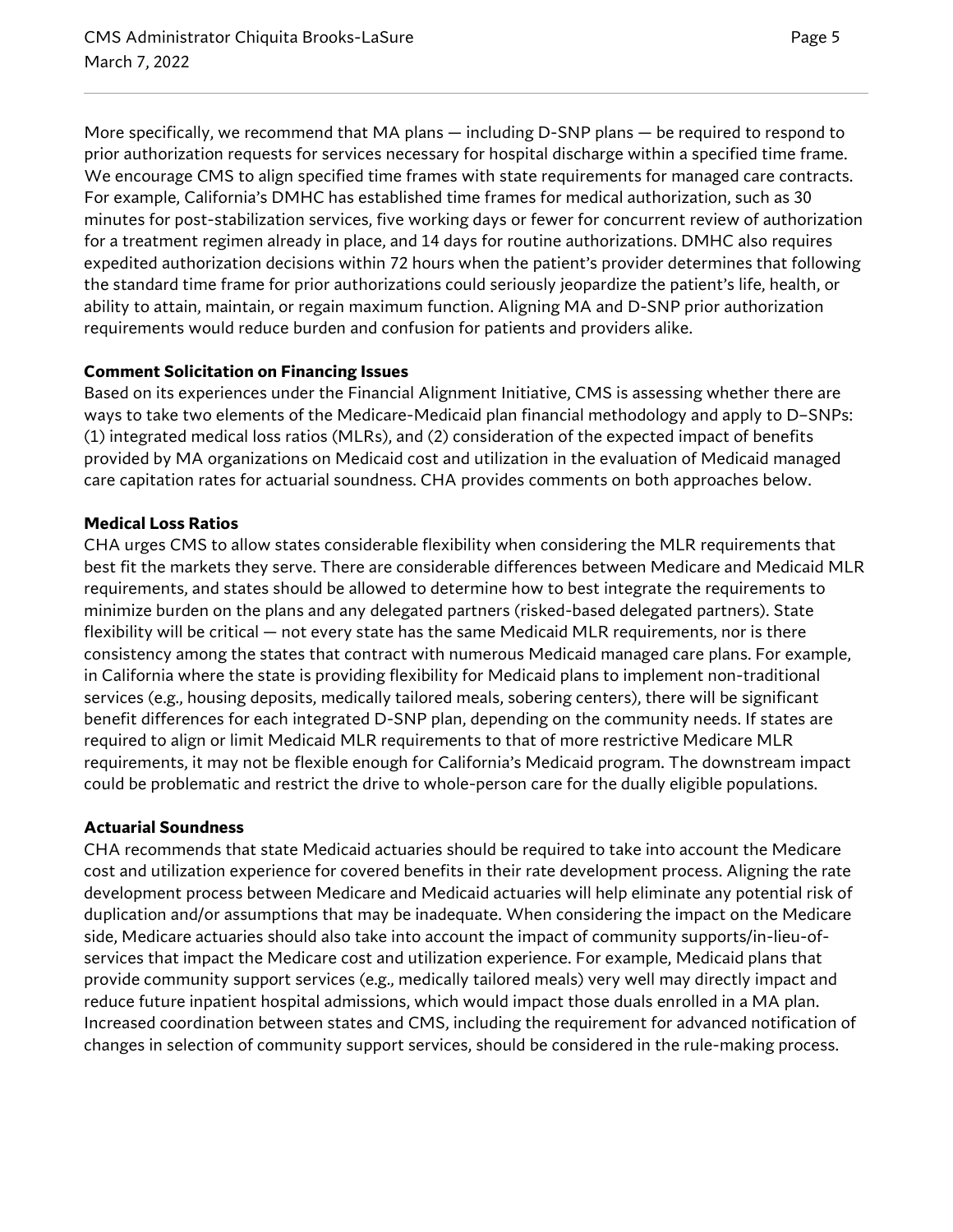# **Request for Information: Prior Authorization for Hospital Transfers to PAC Settings During a PHE**

During the COVID-19 PHE, CMS issued guidance permitting certain flexibilities for MA plans to assist plans and enrollees in avoiding delays and disruptions in care. In response to those flexibilities, many MA plans relaxed or waived prior authorization requirements with respect to patient transfers between hospitals and PAC facilities during certain periods of the pandemic, but generally reinstated prior authorization policies as hospitals continue to respond to the PHE. CHA appreciates that CMS is seeking comments on the impact of MA plans' use of prior authorization or other utilization management tools during the PHE.

Overall, hospitals welcomed the relaxation of prior authorization requirements for patient transfer, and where MA plans offered flexibilities, hospitals experienced improved ability to move patients through the continuum of care and maintain acute care hospital capacity during surges associated with the COVID-19 PHE. However, while CMS allowed and encouraged these flexibilities, it did not require plans to adopt them. As a result, some plans did not waive prior authorization requirements or only did so at the early stage of the pandemic. The continued use of prior authorization and other health plan utilization management policies by some plans throughout the pandemic prevented hospitals from moving patients to more appropriate levels of care and contributed to shortages in acute bed capacity during surges. As hospitals continue to respond to the ongoing COVID-19 PHE, it is imperative that plans offer flexibility and reduce the burdens of prior authorization policies.

### **Prior Authorization Delays and Impacts on Patient Outcomes**

Unnecessary delays in the prior authorization process have significant impacts on patient experience and outcomes. A major contributor to these delays is a lack of timely responses to prior authorization requests. Hospital case managers report difficulty reaching health plan personnel, lengthy hold times, no return calls, and other delays in responses to requests for prior authorization. While a hospital is caring for patients 24/7, many plans do not have available personnel who can provide prior authorization during weekend hours. As such, requests made from Friday mid-day until Monday are frequently not resolved until Tuesday of the following week, resulting in a spike in avoidable days. While plan-provider communication and response times are long-standing problems, these issues were exacerbated during the pandemic. Hospitals and plans alike have been subject to staffing shortfalls, further adding to delays. The need to make multiple follow-up calls and respond to information requests contributed to significantly increased administrative burdens for a system and staff already experiencing burnout.

Providers also report that some plans make frequent and multiple requests for information and/or delay direct contact for additional discussion or review. The effect of these actions is to delay the determination, often to such a degree that the clinical condition changes and the discharge plan must be adjusted. Too often, for patients who need the more specialized treatment available in PAC settings, access delayed is access denied. This is particularly detrimental to patients recovering from severe manifestations of COVID-19 who require interdisciplinary and targeted PAC that combines medical care and rehabilitation. When a patient's post-acute plan of care is disrupted, progress toward their recovery can be impacted, resulting in unnecessarily prolonged hospital or PAC stays.

# **Lack of Transparency of Clinical Guidelines**

Health plans commonly use medical necessity criteria and other clinical guidelines for general acute care hospital and post-acute admissions — which differ by plan, deviate from those used by fee-for-service Medicare, and are often deemed proprietary. Consequently, when a denial comes back supported by a